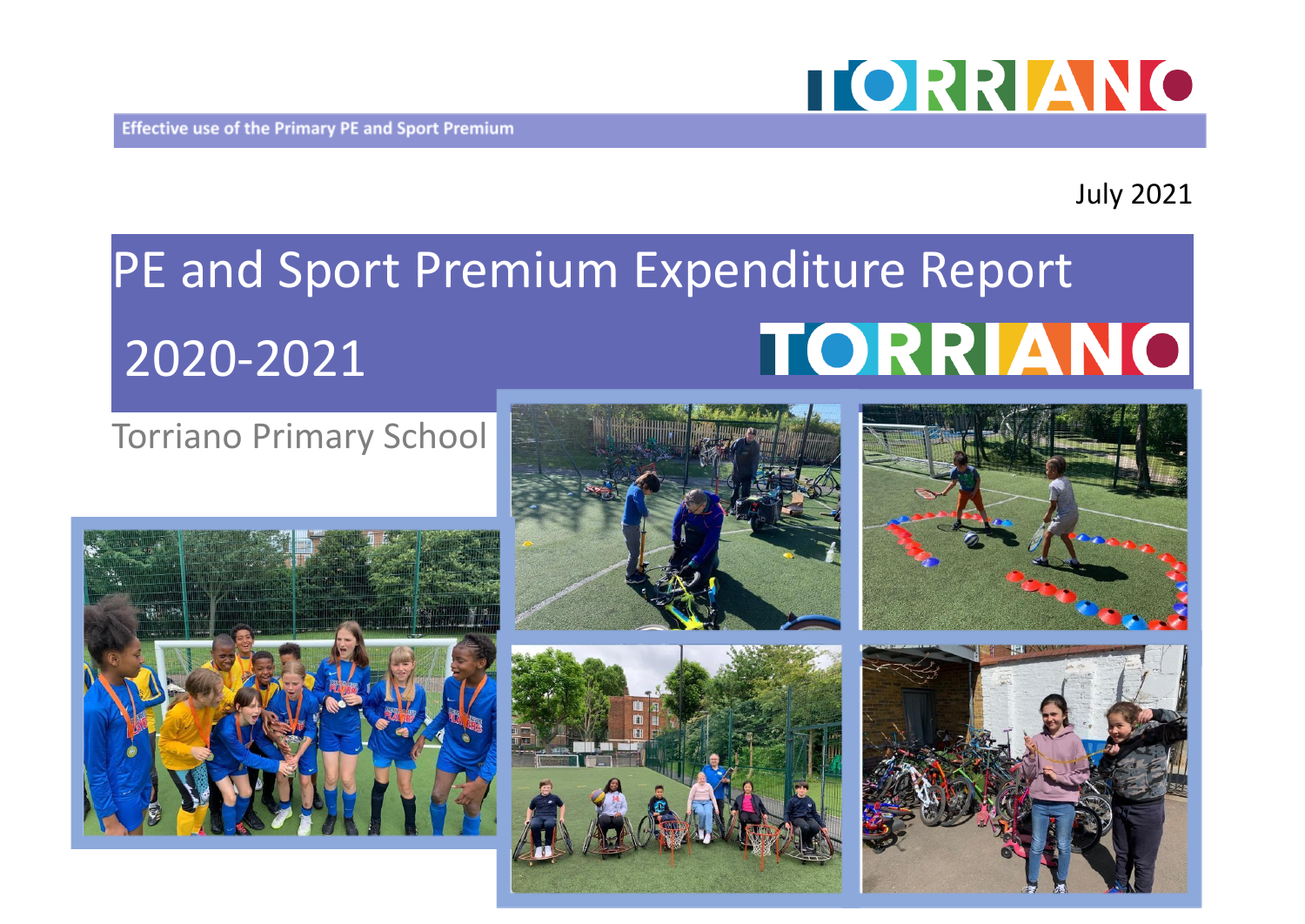#### **PE and Sport Premium impact**

#### The DfE Vision for the Primary PE and Sport Premium

**ALL** pupils should leave primary school **physically literate** and with the **knowledge, skills and motivation** necessary to equip them for a **healthy, active lifestyle** and **lifelong participation** in physical activity and sport.

| Key achievements to date until July 2020:                                                                                                                                                                                                                                                                                                                                                                                                                                                                                                                                                                                                                                                                                                                                                                                                                                                                                                                                                                                                                    | Areas for further improvement and baseline evidence of need:                                                                                                                                                                                                                                                                                                                                                                                                                                                                                                                                                                                                                                                                                                                                                                                                                                                                                                                                                                                                                                                                                                                         |
|--------------------------------------------------------------------------------------------------------------------------------------------------------------------------------------------------------------------------------------------------------------------------------------------------------------------------------------------------------------------------------------------------------------------------------------------------------------------------------------------------------------------------------------------------------------------------------------------------------------------------------------------------------------------------------------------------------------------------------------------------------------------------------------------------------------------------------------------------------------------------------------------------------------------------------------------------------------------------------------------------------------------------------------------------------------|--------------------------------------------------------------------------------------------------------------------------------------------------------------------------------------------------------------------------------------------------------------------------------------------------------------------------------------------------------------------------------------------------------------------------------------------------------------------------------------------------------------------------------------------------------------------------------------------------------------------------------------------------------------------------------------------------------------------------------------------------------------------------------------------------------------------------------------------------------------------------------------------------------------------------------------------------------------------------------------------------------------------------------------------------------------------------------------------------------------------------------------------------------------------------------------|
| 100% Pupils had access to after school clubs across the school<br>80% KS1 Pupils attended an afterschool club in school over the year<br>80% KS2 Pupils attended an extracurricular club in school over the<br>year. Started morning sports clubs.<br>Increased number of pupils who are active during break and<br>lunchtimes<br>Increased number of children participated in more Level 1 and<br>$\overline{\phantom{a}}$<br>Level 2 competitions<br><b>Bronze School Games Award</b><br><b>Bronze Healthy School</b><br>A and B teams for football, netball, basketball, hockey, Benchball,<br>cricket, dodgeball, gymnastics.<br>Participated in Cross Country, Athletics, Dodgeball, Target games<br>and much more inclusive sport events.<br>3 <sup>rd</sup> overall place at the CSSA and Camden Sport Competition<br>Programme.<br>80% pupils in Year 6 met national curriculum requirements for<br>swimming and water safety<br>More teachers are aware of the importance of physical activity and<br>how to implement it during pupils' school day | Becoming a more active school, further increase pupil's activity<br>levels.<br>100% Children to take part in an afterschool club over the year<br>Less active children to enjoy taking part in PE, sport events and<br>physical activity<br>Centralise PE resources and facilitate the use of equipment in PE<br>lessons<br>Close the physical skill gap between pupils and offer an innovative<br>and effective physical literacy programme across EYFS and KS1.<br>Consolidate a high-quality PE curriculum<br>All children to meet national curriculum requirements for<br>swimming and water safety<br>All staff to feel confidence and have the skills and knowledge in<br>teaching or supporting PE and Sport<br>Further staff training in specific areas<br>Keep raising the PE and Sport profile along the school community<br>Pupils take part in more competitions and use more time to<br>prepare them. 100% KS2 Children participate in a sports event<br>Establish more sports teams<br>Top 3 at the CSSA Sport Competition Programme<br><b>Gold School Games Award</b><br>Silver Healthy School Award<br>Keep providing a broader range of physical activity and sport |
|                                                                                                                                                                                                                                                                                                                                                                                                                                                                                                                                                                                                                                                                                                                                                                                                                                                                                                                                                                                                                                                              |                                                                                                                                                                                                                                                                                                                                                                                                                                                                                                                                                                                                                                                                                                                                                                                                                                                                                                                                                                                                                                                                                                                                                                                      |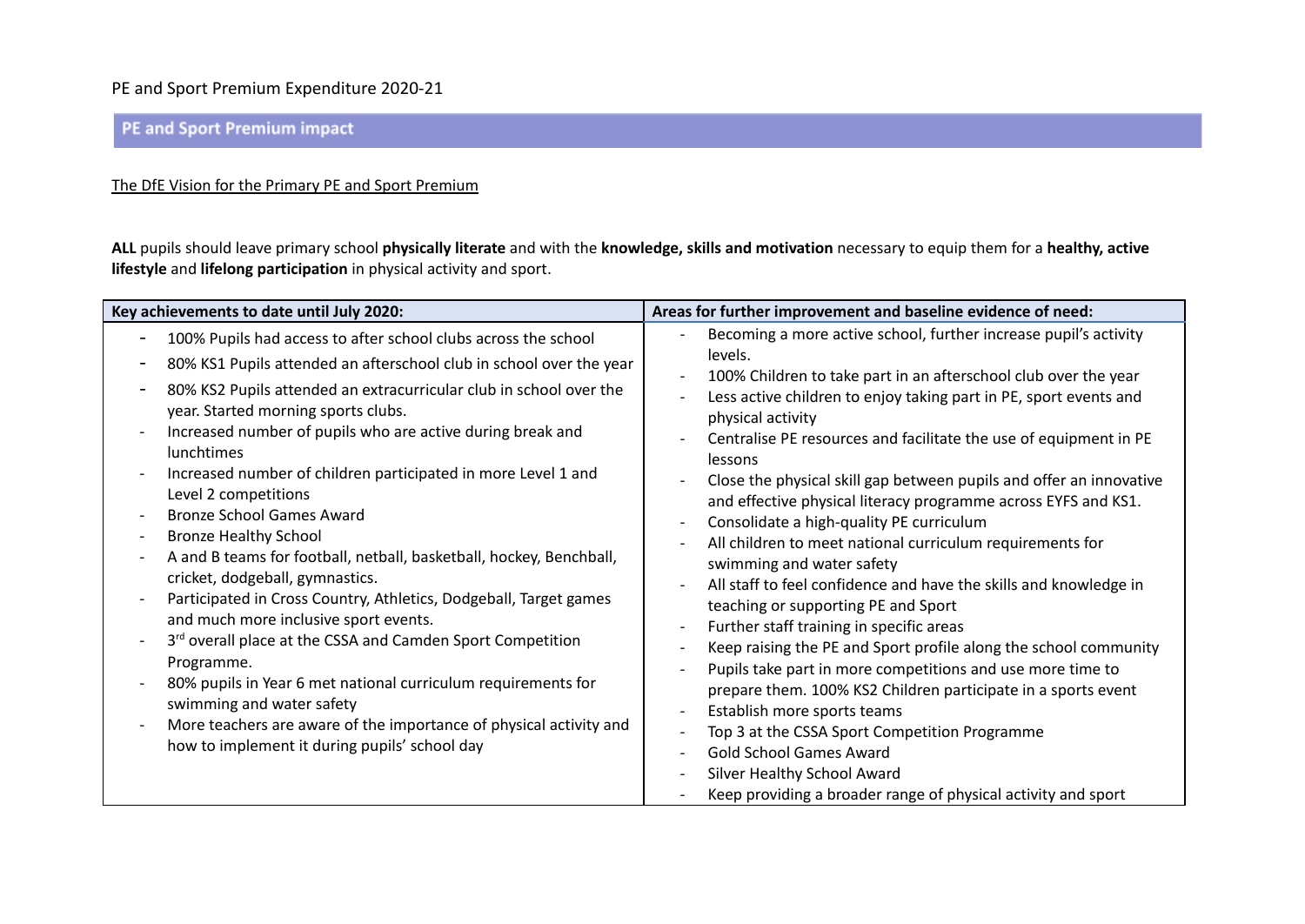| Children experienced a broader range of physical activity and sport<br>such as cricket, rhythmic gymnastics, tennis, badminton, dance,<br>fitness, yoga, rounders.<br>Raised PE and Sport profile by including PE news on the newsletter,<br>Sports News videos, celebrating National School Sport Week and<br>Olympic Day, tweeting sports News, LYG Sports Achievement, Race<br>to Health Winners.<br><b>Created Sport Ambassador roles</b> | Extend extra-curricular sports provision before and after school<br>Further community and local sport links<br>Organise sports events against other schools at Torriano<br>Organise more Level 1 competitions: Torriano football league and<br>Torriano dodgeball tournament.<br>Keep raising London Youth Games competition profiles along<br>school.<br>PE and Sports achievement are celebrated in assembly every week and on<br>the school website and newsletter. |
|-----------------------------------------------------------------------------------------------------------------------------------------------------------------------------------------------------------------------------------------------------------------------------------------------------------------------------------------------------------------------------------------------------------------------------------------------|------------------------------------------------------------------------------------------------------------------------------------------------------------------------------------------------------------------------------------------------------------------------------------------------------------------------------------------------------------------------------------------------------------------------------------------------------------------------|
|-----------------------------------------------------------------------------------------------------------------------------------------------------------------------------------------------------------------------------------------------------------------------------------------------------------------------------------------------------------------------------------------------------------------------------------------------|------------------------------------------------------------------------------------------------------------------------------------------------------------------------------------------------------------------------------------------------------------------------------------------------------------------------------------------------------------------------------------------------------------------------------------------------------------------------|

#### Parents comment about our Sports provision

"I'd also like to say I think it's excellent to see the development of the provision of active/sports at Torriano with the specialist teacher now in post - it's making a very real difference, and lovely to see Torriano sports teams taking part in Borough-wide school events". – Y3 parent.

"These clubs are really great for families like myself who don't have gardens or can't always take the kids to the park because the parks are so crowded especially on the weekends & after school. The kids really enjoy the clubs & help them to stay fit". – Y4 parent

"My child thoroughly looks forward to an early start on Wednesday with a teacher who is energetic and fun! I know it is beneficial for his concentration and how he sits at a table patiently when learning. Active club is awesome ". – Y5 parent

"The sports provision is better than it was a few years ago - it's definitely making a difference and benefitting the kids in their health and well-being (good for self-esteem and confidence etc as well as physically being healthier)". – Y6 parent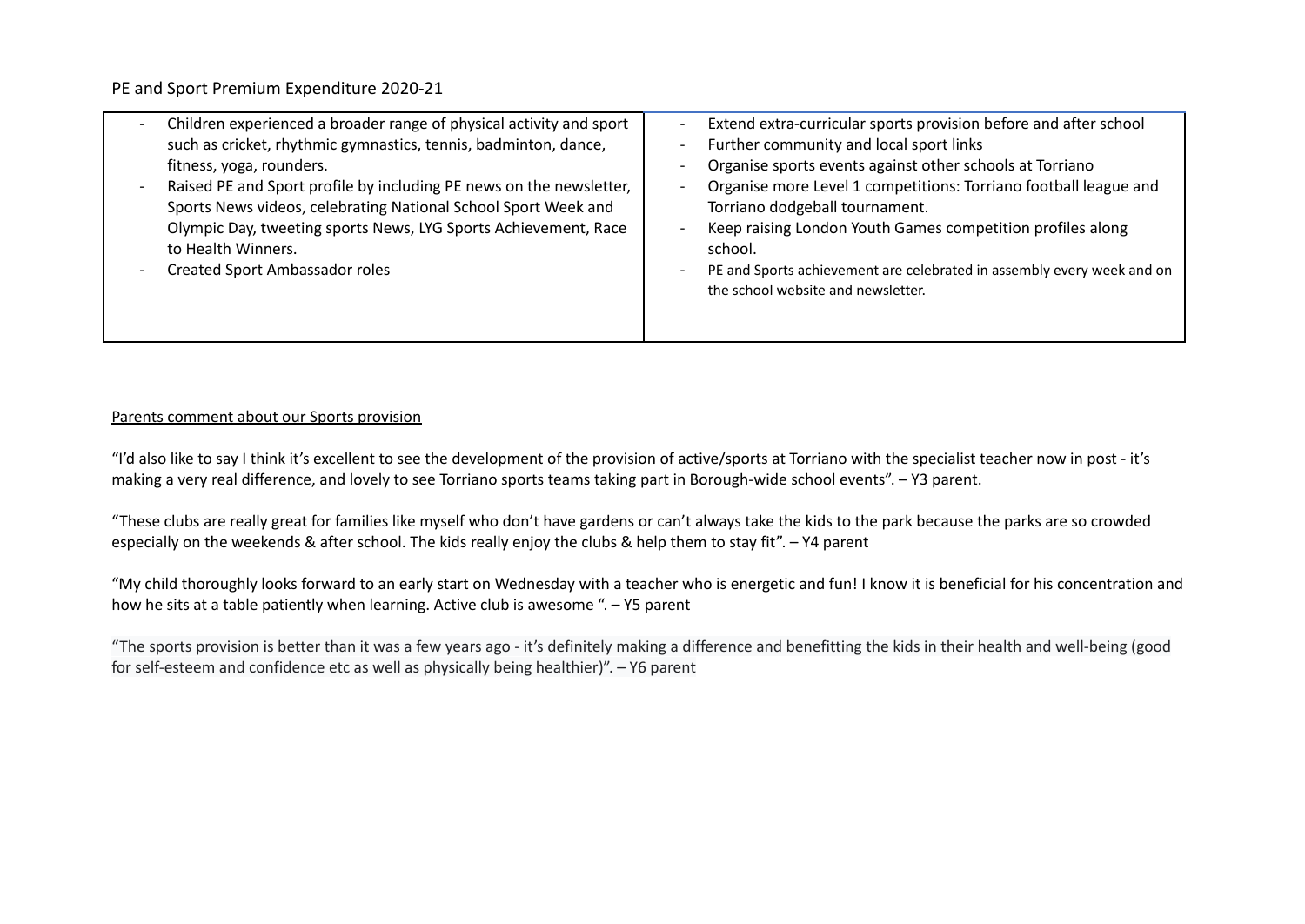#### **Report on pupil's swimming attainment on leaving primary school July 2021**

Torriano Primary School uses the Primary PE and Sport premium to provide additional provision for swimming to ensure all pupils leaving school in year 6 meet the national curriculum requirements for swimming and water safety. Year 6 pupils working below expectations attend extra swimming lessons during summer term.

| Meeting national curriculum requirements for swimming and water safety                                                                                   | Percentage of pupils in Year 6 2021 |
|----------------------------------------------------------------------------------------------------------------------------------------------------------|-------------------------------------|
|                                                                                                                                                          |                                     |
| What percentage of pupils in Year 6 cohort swim competently, confidently and<br>proficiently over a distance of at least 25 metres?                      | 50%                                 |
| What percentage of pupils in Year 6 cohort use a range of strokes effectively [for example,<br>front crawl, backstroke and breaststroke]?                | 50%                                 |
| What percentage of pupils in Year 6 cohort perform safe self-rescue in different<br>water-based situations?                                              | 60%                                 |
| Schools can choose to use the Primary PE and sport premium to provide<br>additional provision for swimming, but this must be for activity over and above | Yes                                 |
| the national curriculum requirements. Have you used it in this way?                                                                                      |                                     |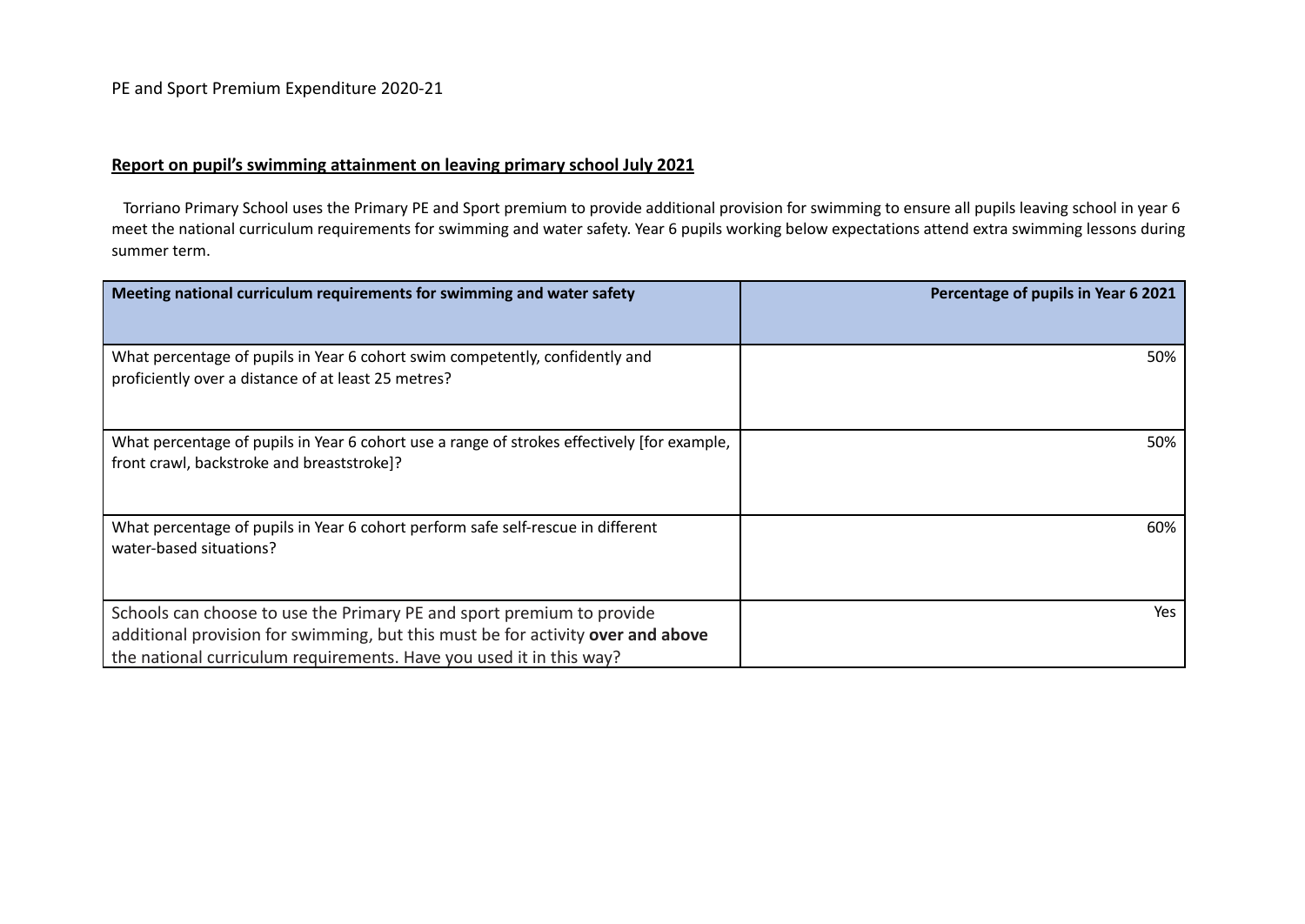#### **Report on the planning, monitoring and recording of the impact of the PE and Sport Premium expenditure**

| Academic Year: 2020-21                        | E and sport Premium received: £18790<br>ĐЕ |                                | Date updated: July 2021 |
|-----------------------------------------------|--------------------------------------------|--------------------------------|-------------------------|
| Total amount carried over from 2019/20: £5680 |                                            | Total amount allocated: £24470 |                         |

| Key indicator                                                                                            | <b>Amount of total allocation</b> |
|----------------------------------------------------------------------------------------------------------|-----------------------------------|
| Indicator 1: The engagement of all pupils in regular physical activity                                   | £13000.93                         |
| Indicator 2: The profile of PESSPA being raised across the school as a tool for whole-school improvement | £1421.80                          |
| Indicator 3: Increased confidence, knowledge and skills of all staff in teaching PE and sport            | £3033                             |
| Indicator 4: Broader experience of a range of sports and activities offered to all pupils                | £5705                             |
| Indicator 5: Increased participation in competitive sport                                                | £1321.27                          |
| <b>Total</b>                                                                                             | £24470                            |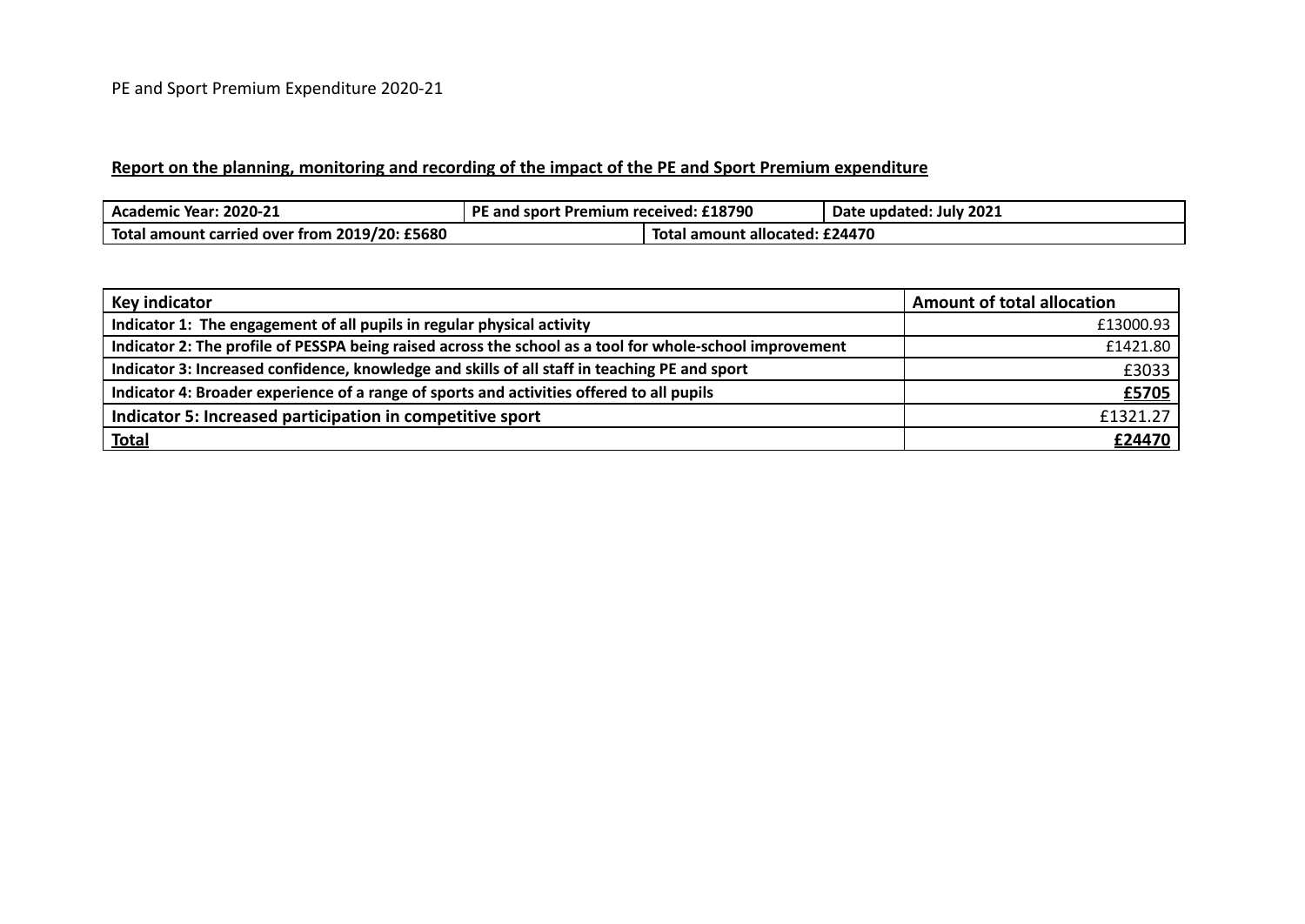| Indicator 1: The engagement of all pupils in regular physical activity - Chief Medical Officer guidelines recommend that primary<br>allocation:<br>school children undertake at least 60 minutes of physical activity a day, of which 30 minutes should be in school. |                                                                                                                                                                                                                                                                                                                                                                                                                                                                                                                                     |                                       |                                                                                                                                                                                                                                                                                                                                                                                                                                                                                                                                                                                                                                                                                                   |                                                                                                                                                                                                                                                                                                                                                                                                                                                                     |
|-----------------------------------------------------------------------------------------------------------------------------------------------------------------------------------------------------------------------------------------------------------------------|-------------------------------------------------------------------------------------------------------------------------------------------------------------------------------------------------------------------------------------------------------------------------------------------------------------------------------------------------------------------------------------------------------------------------------------------------------------------------------------------------------------------------------------|---------------------------------------|---------------------------------------------------------------------------------------------------------------------------------------------------------------------------------------------------------------------------------------------------------------------------------------------------------------------------------------------------------------------------------------------------------------------------------------------------------------------------------------------------------------------------------------------------------------------------------------------------------------------------------------------------------------------------------------------------|---------------------------------------------------------------------------------------------------------------------------------------------------------------------------------------------------------------------------------------------------------------------------------------------------------------------------------------------------------------------------------------------------------------------------------------------------------------------|
|                                                                                                                                                                                                                                                                       |                                                                                                                                                                                                                                                                                                                                                                                                                                                                                                                                     |                                       |                                                                                                                                                                                                                                                                                                                                                                                                                                                                                                                                                                                                                                                                                                   | 53.50%                                                                                                                                                                                                                                                                                                                                                                                                                                                              |
| <b>INTENT</b>                                                                                                                                                                                                                                                         | <b>IMPLEMENTATION</b>                                                                                                                                                                                                                                                                                                                                                                                                                                                                                                               |                                       | <b>IMPACT</b>                                                                                                                                                                                                                                                                                                                                                                                                                                                                                                                                                                                                                                                                                     | £13,000.93                                                                                                                                                                                                                                                                                                                                                                                                                                                          |
| What you want the pupils to know and be able to<br>do and about what they need to learn and to<br>consolidate through practice:                                                                                                                                       | Your actions to achieve are linked<br>to your intentions:                                                                                                                                                                                                                                                                                                                                                                                                                                                                           | Funding<br>allocated:                 | Evidence of impact: what do pupils<br>now know and what can they now<br>do? What has changed?                                                                                                                                                                                                                                                                                                                                                                                                                                                                                                                                                                                                     | Sustainability and<br>suggested next<br>steps:                                                                                                                                                                                                                                                                                                                                                                                                                      |
| ALL children exercise daily for 60 minutes per day<br>in school or at home increasing their physical<br>activity levels and improving their health.                                                                                                                   | Introduce more sports and active<br>clubs that ALL children can feel<br>confident in participating in.<br>5 minutes workout in the morning.<br>Establish a well-planned daily mile<br>timetable across the whole school.<br>Classes to do daily mile every day.<br>Provide opportunities to be active<br>during break time and lunchtime.<br>Playtime equipment bag.<br>Participate in the Race to Health.<br>Provide weekly physical activity<br>challenges, active breaks and ideas<br>of how to be active at school and<br>home. | £1602.75<br>Sports Coach<br>for clubs | 80% Children attended a sports or<br>active club this year. Children and<br>parents have asked for more clubs.<br>Increased number of children excited<br>to attend a sports club.<br>Parents' survey about sports clubs<br>showed 95% are happy or really<br>happy with the provision. We had<br>great feedback from parents and<br>most children take part for their<br>health and social aspect.<br>Many children and parents virtually<br>join the whole school workout.<br>Teachers continued to deliver a 5<br>minutes workout in the morning and<br>that helped children's fitness.<br>Bubbles had a variety of equipment<br>and most children were active during<br>break and lunch time. | We will charge a<br>termly fee from<br>September based<br>on the high demand<br>and the need of<br>hiring external<br>providers to deliver<br>extra sports clubs.<br>That will allow us to<br>build capacity and<br>capability.<br>We carried out a<br>parents' survey and<br>we know the clubs<br>children would like<br>to attend. 75% of<br>parents will pay for<br>clubs. We will offer<br>some subsidized<br>places for families<br>who can't afford<br>clubs. |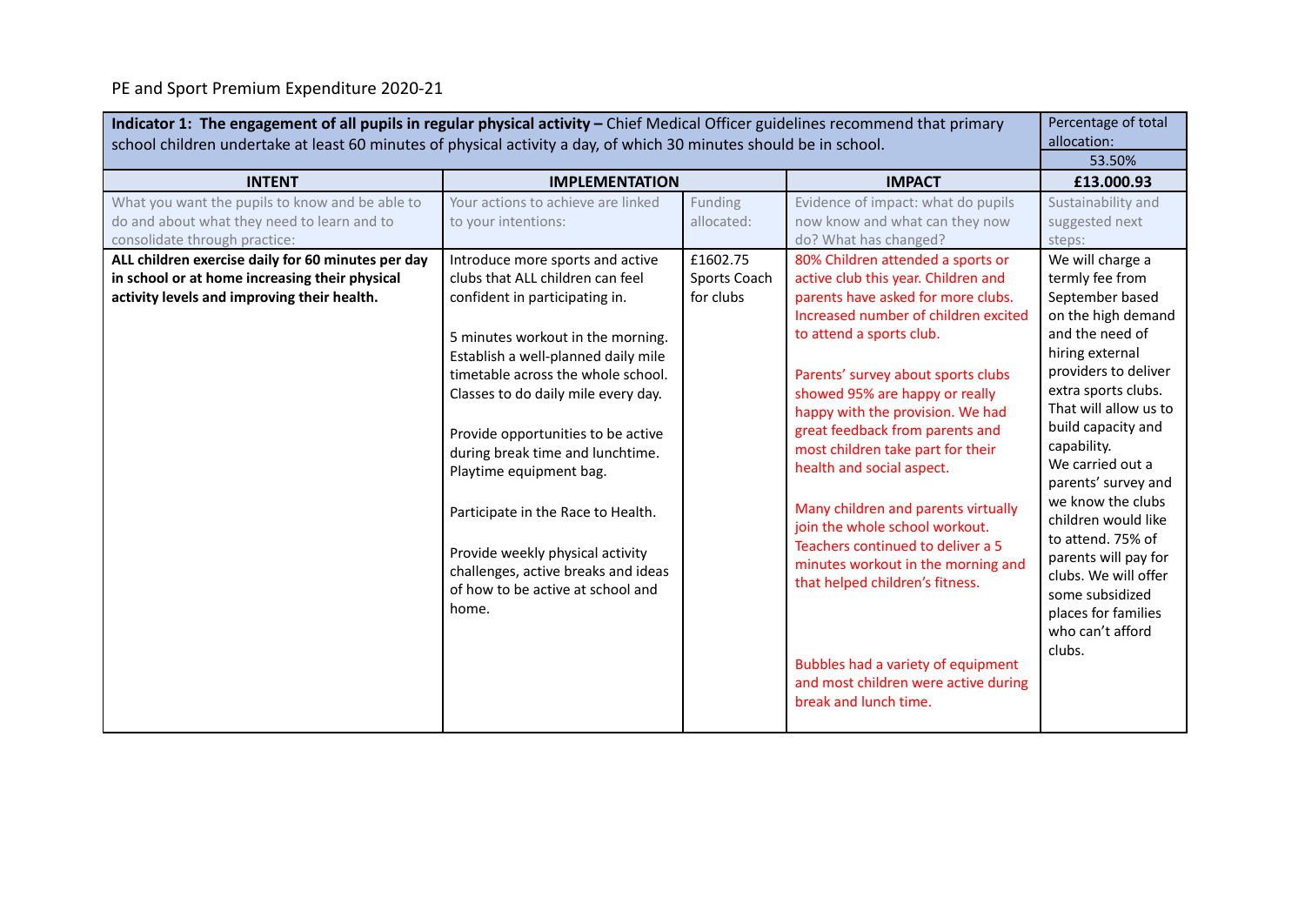|                                                                                                    |                                                                                                                               |                    | Children are aware of the 60 minutes<br>a day and have completed their<br>active diaries for Race to Health.<br>Most children know how to be active<br>at school and at home.               |                                             |
|----------------------------------------------------------------------------------------------------|-------------------------------------------------------------------------------------------------------------------------------|--------------------|---------------------------------------------------------------------------------------------------------------------------------------------------------------------------------------------|---------------------------------------------|
| Least active or inactive children to get extra                                                     | Identify all children's physical                                                                                              | £550 Skipping      | Teachers asked children about their                                                                                                                                                         | We will identify and                        |
| support to take part in physical activities and<br>clubs.                                          | activity level by a survey during PE<br>lessons, and staff observations                                                       | workshop           | involvement in active clubs out of<br>school. We targeted children and                                                                                                                      | follow up this to<br>offer support next     |
|                                                                                                    | during PE, break/lunchtime.                                                                                                   | £139.38            | invited them to active clubs before or                                                                                                                                                      | academic year.                              |
|                                                                                                    |                                                                                                                               | Skipping           | after school. Most children enjoyed                                                                                                                                                         |                                             |
|                                                                                                    | PE Assessment sheet used to track                                                                                             | ropes              | the club.                                                                                                                                                                                   | Least active or                             |
|                                                                                                    | pupils' involvement in physical                                                                                               |                    |                                                                                                                                                                                             | inactive children will                      |
|                                                                                                    | activity and less active or inactive                                                                                          |                    | Children didn't take part in a fitness                                                                                                                                                      | be targeted again                           |
|                                                                                                    | children progression.                                                                                                         |                    | club. We offer 15 minutes workouts<br>with Carmen during spring lockdown.                                                                                                                   | and offer extra<br>encouragement and        |
|                                                                                                    | Targeted children to take part in at                                                                                          |                    | Children also had the chance to                                                                                                                                                             | help to take part in                        |
|                                                                                                    | least one active club and inclusive                                                                                           |                    | complete morning workout. Great                                                                                                                                                             | clubs and be active                         |
|                                                                                                    | or S4A competition a year.                                                                                                    |                    | involvement.                                                                                                                                                                                | during playtime.                            |
|                                                                                                    | Provide a fitness club to targeted<br>groups to improve their fitness and<br>participation levels.<br>Skipping rope workshop. |                    | Children enjoyed the skipping<br>workshop. Some children bought<br>skipping ropes to practice at home<br>and we saw an increased number of<br>children using skipping ropes at<br>playtime. |                                             |
| 95% of children leave to meet the three national                                                   | Maintain a good level of swimming                                                                                             | $£1500 - Y6$       | 50% of children left school meeting                                                                                                                                                         | Investigate why                             |
| curriculum requirements for swimming and water<br>safety so they can actively swim when they leave | lessons across the school and<br>throughout the year by swimming                                                              | Top up<br>swimming | the national curriculum requirements<br>for swimming.                                                                                                                                       | some children don't<br>swim and offer early |
| school.                                                                                            | lesson observations. Review                                                                                                   | lessons            |                                                                                                                                                                                             | support.                                    |
|                                                                                                    | swimming lessons with our                                                                                                     |                    | 10% refused to swim or didn't take                                                                                                                                                          |                                             |
|                                                                                                    | provider and establish clear                                                                                                  |                    | part for a variety of reasons.                                                                                                                                                              | Ensure parents have                         |
|                                                                                                    | expectations.                                                                                                                 |                    |                                                                                                                                                                                             | enough notice to                            |
|                                                                                                    |                                                                                                                               |                    | Swimming coaches didn't provide us                                                                                                                                                          | arrange swimming<br>suits.                  |
|                                                                                                    |                                                                                                                               |                    | with children swimming                                                                                                                                                                      |                                             |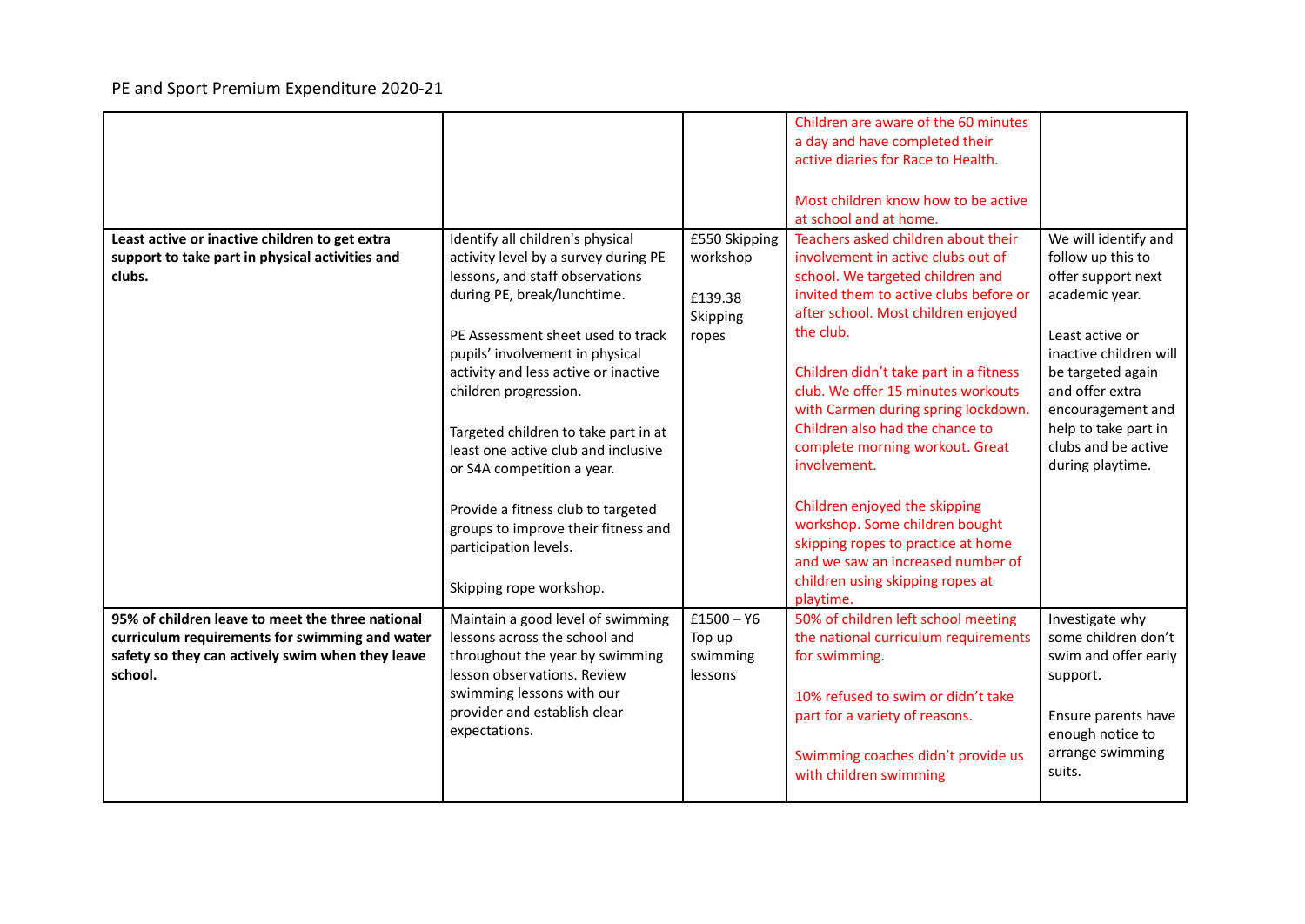|                                                                                                                                                                             | Teachers obtain swimming levels<br>from swimming coaches after each<br>term and email it to Carmen.<br>PE Assessment tracking document<br>to track swimming progress.<br>Identified year 6 children to receive<br>intensive support in order to reach<br>the target distance in summer<br>term.<br>Identified year 6 children who are<br>meeting the national curriculum<br>requirements and participate in an<br>aqua splash event organised by the<br>school. |                                                                       | requirements, we could celebrate<br>achievements.<br>Other year groups didn't attend<br>swimming lessons because of<br>COVID-19 restrictions.<br>Children who met the national<br>curriculum requirements were not<br>challenged to participate in the aqua<br>splash or water polo activities.                                                                                                                                                                                                  | Y3-Y6 will complete<br>a block of 2 weeks<br>swimming course in<br>$21-22.$<br>We will ensure<br>swimming providers<br>challenge the most<br>able children and<br>offer a high quality<br>curriculum by<br>observing lessons<br>and providing<br>feedback and<br>expectations. |
|-----------------------------------------------------------------------------------------------------------------------------------------------------------------------------|-----------------------------------------------------------------------------------------------------------------------------------------------------------------------------------------------------------------------------------------------------------------------------------------------------------------------------------------------------------------------------------------------------------------------------------------------------------------|-----------------------------------------------------------------------|--------------------------------------------------------------------------------------------------------------------------------------------------------------------------------------------------------------------------------------------------------------------------------------------------------------------------------------------------------------------------------------------------------------------------------------------------------------------------------------------------|--------------------------------------------------------------------------------------------------------------------------------------------------------------------------------------------------------------------------------------------------------------------------------|
| All children understand the benefits of being<br>active and healthy lifestyle choices. Children can<br>speak confidently about how they stay active and<br>healthy and why. | Fitness and science lessons and the<br>whole school culture of promoting<br>activity and health. Healthy Month.<br>Include health related games in PE<br>lessons.<br>KS2 pupils keep a weekly record of<br>what they eat during the PE Fitness<br>unit. Talk about the food pyramid<br>and Eat well games in PE.<br>Establish termly assemblies for KS1<br>and KS2 about fitness and healthy<br>lifestyle choices.<br>Maintain Fitness clubs.                   | £250 Daily<br>Mile rewards<br>Sports coach<br>extra time for<br>clubs | Children started to do the Daily Mile<br>twice a week and they ended up<br>doing it every day.<br>We participated in the Daily Mile<br>Challenge with Brecknock. The whole<br>community took part and classes<br>received special awards.<br>Less interested in the Race to Health<br>in the summer term. Children were<br>active but they were not logging their<br>active minutes.<br>Children, who didn't receive their<br>active resources pack the previous<br>year, received their pack in | We will review this<br>as many actions<br>didn't happen due<br>to COVID-19<br>restrictions.                                                                                                                                                                                    |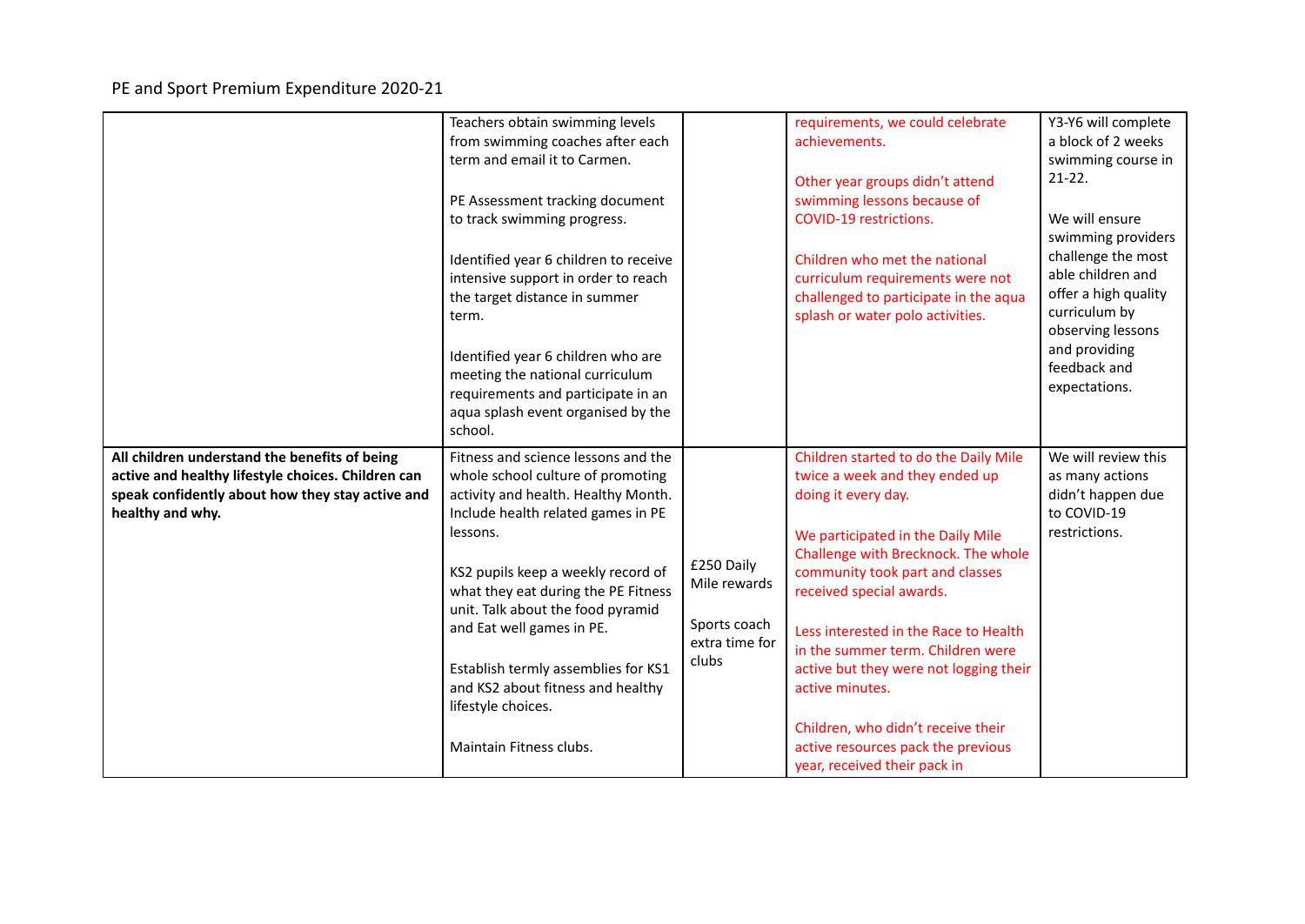|                                                                                            | Further encourage whole school to<br>walk or run The Daily Mile as a way<br>of improving our health and<br>fitness, 5 minutes daily workout<br>and active breaks.<br>Take part in the Race to Health.<br>Take part in the physical activity<br>packs programme Camden offered<br>to certain children.<br><b>Health Champions Programme</b><br>offered by Camden.<br>Target children who will need a<br>catch-up fitness plan. |                                                      | September. Great feedback from<br>some children and families.<br>We didn't start any Camden<br>programme due to COVI-19<br>restrictions.                                                                                                                                       |                                                                                                                                                                                                                                                                  |
|--------------------------------------------------------------------------------------------|-------------------------------------------------------------------------------------------------------------------------------------------------------------------------------------------------------------------------------------------------------------------------------------------------------------------------------------------------------------------------------------------------------------------------------|------------------------------------------------------|--------------------------------------------------------------------------------------------------------------------------------------------------------------------------------------------------------------------------------------------------------------------------------|------------------------------------------------------------------------------------------------------------------------------------------------------------------------------------------------------------------------------------------------------------------|
|                                                                                            | Active activity packs to be<br>delivered and encouraged to be<br>used to families at home.                                                                                                                                                                                                                                                                                                                                    |                                                      |                                                                                                                                                                                                                                                                                |                                                                                                                                                                                                                                                                  |
| Enhance PE and sports resources at the school to<br>promote more active time for children. | Review equipment and expand<br>resources when necessary.<br>Gymnastics mat, athletics<br>equipment and outdoor speaker.<br>Organise and source play<br>equipment to encourage active<br>playtimes. Bubbles equipment bag.                                                                                                                                                                                                     | £4550<br>Equipment<br>£1500<br>Playtime<br>equipment | More active PE lessons, every child<br>could access their own equipment.<br>Every class had an equipment bag for<br>playtime. Most of the class were<br>active during playtime. They needed<br>extra support to organise games at<br>the beginning and many balls got<br>lost. | Ensure we have a<br>'look after<br>equipment' culture<br>across the whole<br>school by having a<br>playtime policy.<br>Review equipment<br>each year group will<br>get next academic<br>year.<br>Add more skipping<br>ropes and any other<br>equipment that will |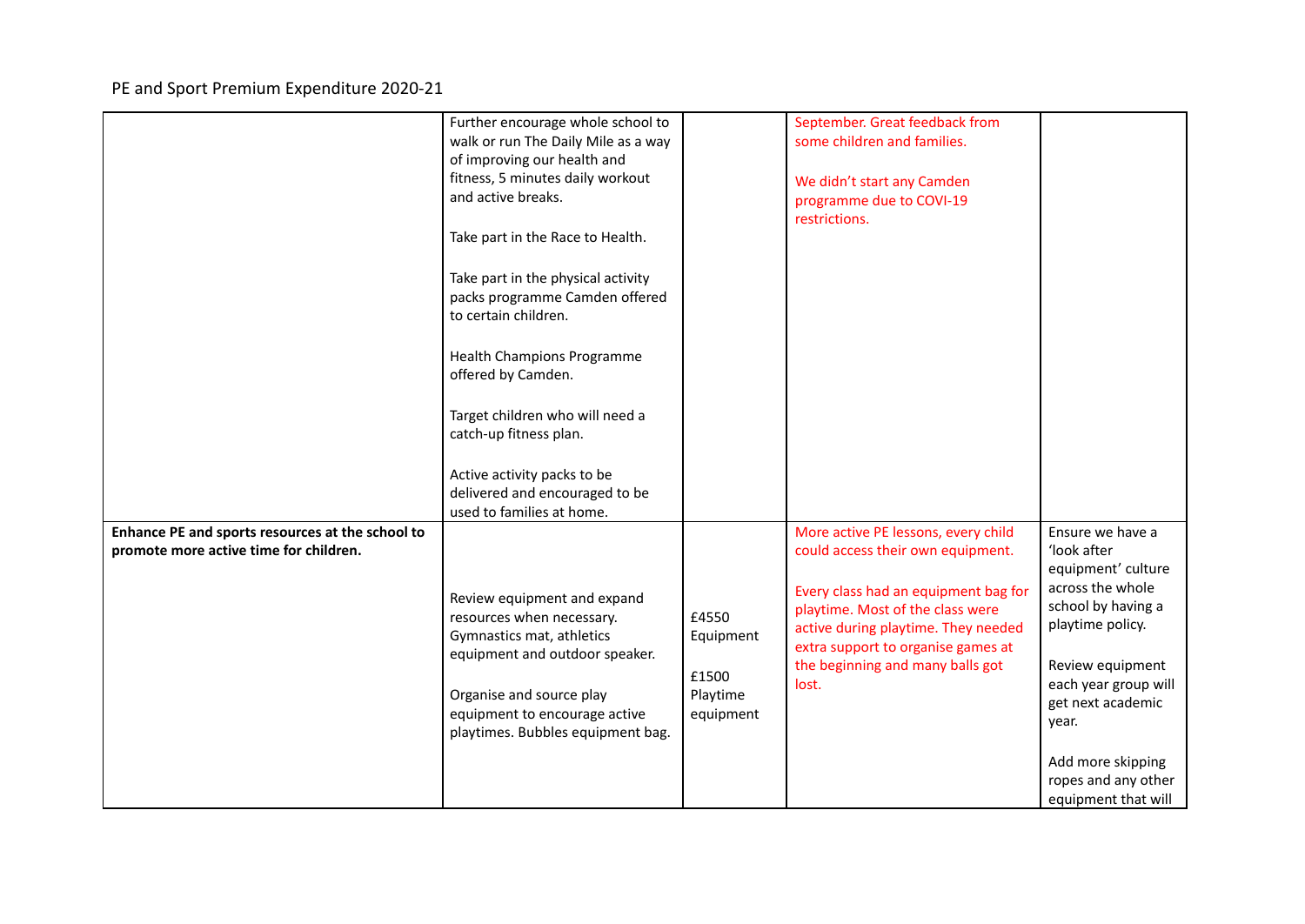|                                                                                                          |                                                                                                                                                                                                                                                                                                                                                                                                                                                                                                                                  |                                                                                                                                                         |                                                                                                                                                                                                                                                                                                                                                                                                                                                                                                                                                                                     | catch our pupil's<br>interest.                                                                                                                                                                                                                                                                                                                                                                                                                                                                      |
|----------------------------------------------------------------------------------------------------------|----------------------------------------------------------------------------------------------------------------------------------------------------------------------------------------------------------------------------------------------------------------------------------------------------------------------------------------------------------------------------------------------------------------------------------------------------------------------------------------------------------------------------------|---------------------------------------------------------------------------------------------------------------------------------------------------------|-------------------------------------------------------------------------------------------------------------------------------------------------------------------------------------------------------------------------------------------------------------------------------------------------------------------------------------------------------------------------------------------------------------------------------------------------------------------------------------------------------------------------------------------------------------------------------------|-----------------------------------------------------------------------------------------------------------------------------------------------------------------------------------------------------------------------------------------------------------------------------------------------------------------------------------------------------------------------------------------------------------------------------------------------------------------------------------------------------|
| Increase the number of children who walk, cycle,<br>scoot or run to school.                              | Activity days relating to<br>bike/scooters/active travel to<br>school. Bike to School Week. Active<br>Travel Challenge. Bid Pedal. No car<br>Tuesdays.<br>Dr Bike sessions.<br>Increase bike and scooter racks.<br>Organise a more structured<br>programme to encourage families<br>to walk, cycle or scoot to school.<br>Intra school competition and<br>'golden lock' rewards to be started<br>for children who walk, cycle or<br>scoot to and from school.<br>Participate in the Bikeability and<br>Balanceability programme. | £200 active<br>travel<br>challenges<br>rewards<br>£2308.80<br>Bikes,<br>helmets and<br>balanceability<br>training.<br>£219.50 Dr<br><b>Bike session</b> | Increased number of children and<br>families choosing active travel<br>options. We had many bikes and<br>scooters in school.<br>Children were enthusiastic about the<br>'golden lock' on Thursdays. They<br>received rewards for cycling or<br>scooting to school.<br>24 children from year 5 and year 6<br>took part in bikeability training. 85%<br>successfully passed level 2.<br>We hosted 2 Dr Bike sessions<br>because of the high demand. We saw<br>an increase in the number of children<br>cycling to school.<br>All EYFS took part in a pilot<br>balanceability session. | Review bike and<br>scooter parking<br>space. We had<br>many children's<br>bikes and scooters.<br>Invest in racks.<br>Keep participating<br>in activity days next<br>academic year.<br>Organise intra<br>school competition<br>and a better<br>planned 'golden<br>lock' reward system.<br>Book a scooter<br>experience and take<br>part in bikeability<br>and balanceability<br>programmes.<br>Strategy to close the<br>gap between no<br>cycling riders and<br>level riders.<br>Percentage of total |
| Indicator 2: The profile of PESSPA being raised across the school as a tool for whole-school improvement |                                                                                                                                                                                                                                                                                                                                                                                                                                                                                                                                  |                                                                                                                                                         |                                                                                                                                                                                                                                                                                                                                                                                                                                                                                                                                                                                     |                                                                                                                                                                                                                                                                                                                                                                                                                                                                                                     |
| <b>INTENT</b>                                                                                            | <b>IMPLEMENTATION</b>                                                                                                                                                                                                                                                                                                                                                                                                                                                                                                            |                                                                                                                                                         | <b>IMPACT</b>                                                                                                                                                                                                                                                                                                                                                                                                                                                                                                                                                                       | 5.8%<br>£1421.80                                                                                                                                                                                                                                                                                                                                                                                                                                                                                    |
|                                                                                                          |                                                                                                                                                                                                                                                                                                                                                                                                                                                                                                                                  |                                                                                                                                                         |                                                                                                                                                                                                                                                                                                                                                                                                                                                                                                                                                                                     |                                                                                                                                                                                                                                                                                                                                                                                                                                                                                                     |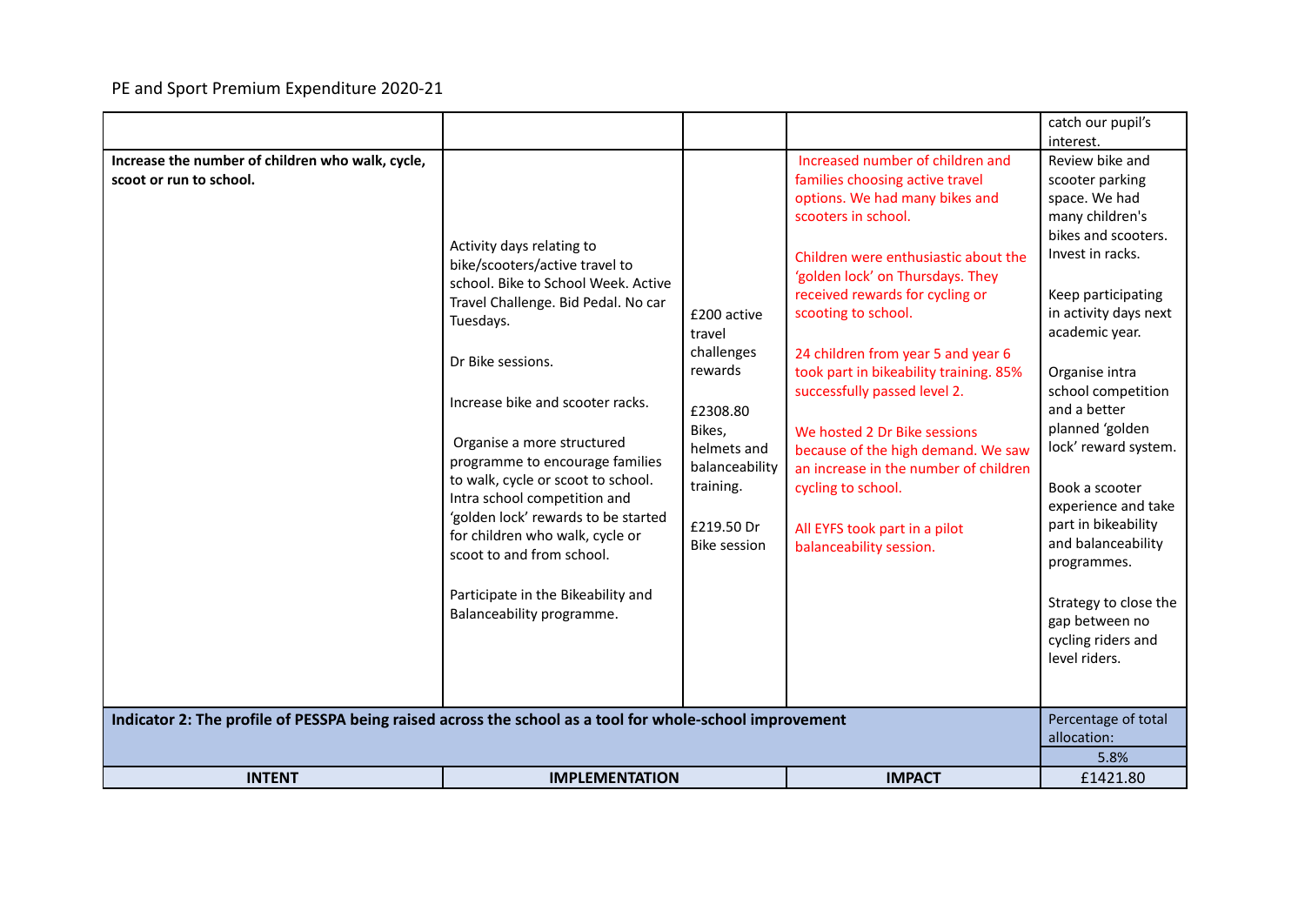| What you want the pupils to know and be able to<br>do and about what they need to learn and to<br>consolidate through practice: | Your actions to achieve are linked<br>to your intentions:                                                                                                                                                                                                                                                                                                                                                                                                                                                                                                   | Funding<br>allocated:                                                                                   | Evidence of impact: what do pupils<br>now know and what can they now<br>do? What has changed?                                                                                                                                                                                                                                                  | Sustainability and<br>suggested next<br>steps                                                            |
|---------------------------------------------------------------------------------------------------------------------------------|-------------------------------------------------------------------------------------------------------------------------------------------------------------------------------------------------------------------------------------------------------------------------------------------------------------------------------------------------------------------------------------------------------------------------------------------------------------------------------------------------------------------------------------------------------------|---------------------------------------------------------------------------------------------------------|------------------------------------------------------------------------------------------------------------------------------------------------------------------------------------------------------------------------------------------------------------------------------------------------------------------------------------------------|----------------------------------------------------------------------------------------------------------|
| Pupils take on leadership roles that support sport<br>and physical activity within the school.                                  | <b>Establish Physical Activity Leaders</b><br>who will replace Sports<br>Ambassadors.<br>Recruit Sports Journalists to inform<br>about sports news.                                                                                                                                                                                                                                                                                                                                                                                                         | None                                                                                                    | We had two Physical Activity leaders<br>from each class. They helped to<br>organise sports events, designed<br>games for sports days and other<br>roles.                                                                                                                                                                                       | New PALs next<br>academic year.                                                                          |
| Children celebrate sports achievements every<br>week.                                                                           | PE Star of the week or athlete of<br>the week system. Two children<br>from each class are chosen as the<br>PE stars of the week and receive a<br>certificate or medal and move their<br>name to the active chart on the<br>who I want to be values and<br>competences framework for the<br>whole school system. Set clear<br>expectations for the active athlete<br>of the week.<br>Weekly update notice boards and<br>include sport news on the website.<br>Twitter and newsletter.<br>Sport journalist to come to sports<br>events to report achievement. | £283.20<br>Medals<br>£289.02<br>Olympic and<br>Paralympic<br>Games<br>£209.58<br>Football<br>tournament | Children were looking forward to<br>active assembly every week. We<br>celebrated achievement, completed<br>challenges and worked out together.<br>We tweeted about our PESSPA<br>provision on twitter and we had<br>many likes, followers and comments.<br>Parents could follow our PESSPA<br>provision news through the school<br>newsletter. | Keep celebrating<br>achievement during<br>active assemblies.<br>Establish the sports<br>journalist role. |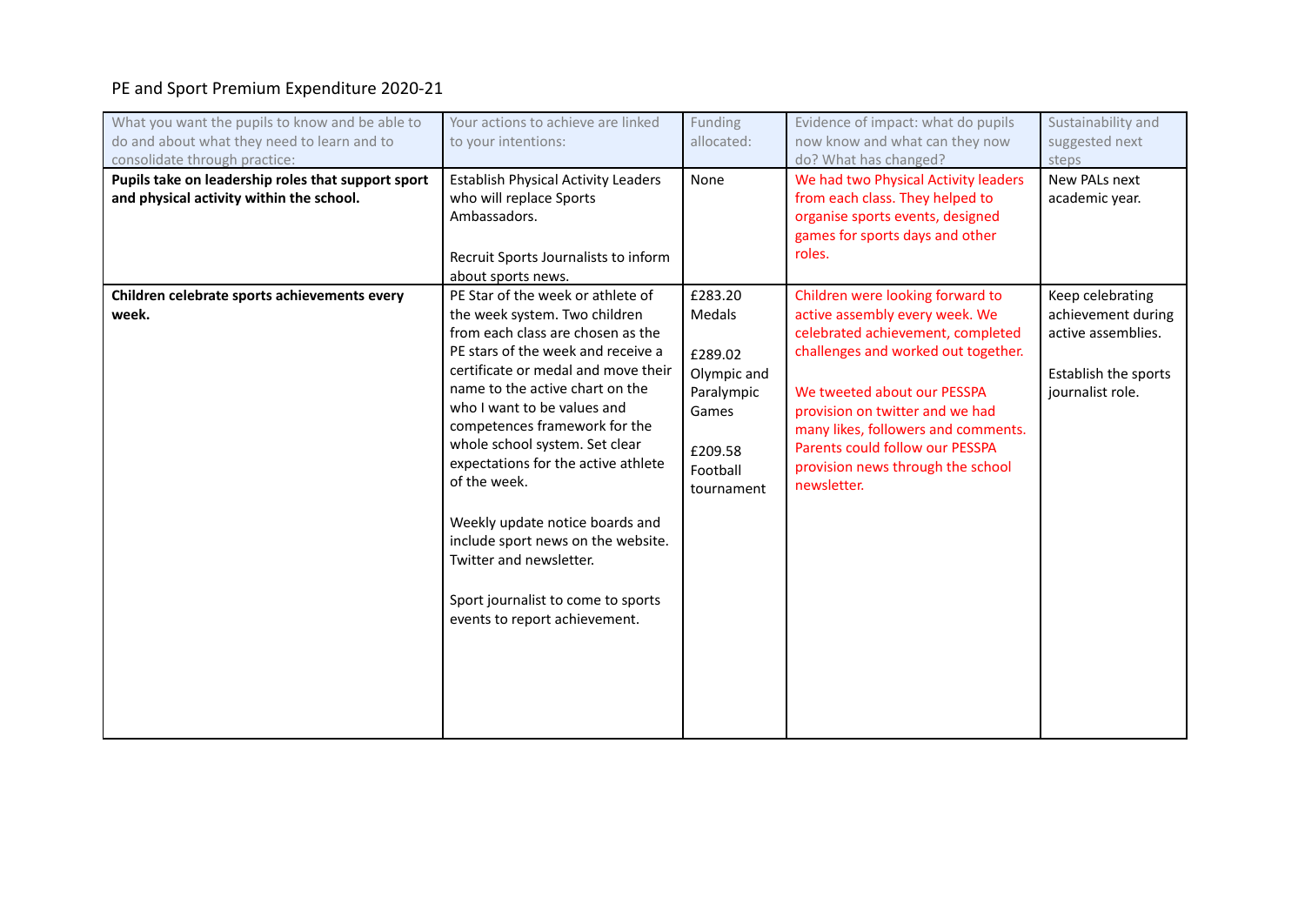| Expand understanding, knowledge and sport skills<br>of all children and school community.                                                                           | Specific school project about<br>Olympic Games 2021 in summer<br>term.<br>Organise a Sports week and Sports<br>day inspired by the Olympic Games<br>Tokyo 2021 to inform children<br>about sport. Participate in the<br>national sports week in June.<br>Organise football tournaments for<br>the 'Football School Week.' |                                        | We had a successful week of Olympic<br>Games across the whole school and<br><b>Football School Week.</b><br>We celebrated National School Sport<br>Week and had sports role models<br>visiting our school. We received<br>t-shirts from 'Get Set' for our<br>involvement celebrating the Olympics<br>and Paralympics.                                                                                           | Celebrate NSSW,<br>Olympic Day, Fitness<br>Day, International<br>Dance Day and<br>other days. |
|---------------------------------------------------------------------------------------------------------------------------------------------------------------------|---------------------------------------------------------------------------------------------------------------------------------------------------------------------------------------------------------------------------------------------------------------------------------------------------------------------------|----------------------------------------|-----------------------------------------------------------------------------------------------------------------------------------------------------------------------------------------------------------------------------------------------------------------------------------------------------------------------------------------------------------------------------------------------------------------|-----------------------------------------------------------------------------------------------|
| Offer inspirational role model to all pupils                                                                                                                        | Invite local sporting personalities to<br>inspire children and deliver a sports<br>session.<br>Contact sports role models for the<br>sports week and during the year to<br>inspire our pupils.                                                                                                                            | £490<br>Sparrows<br>coach visit        | Children were delighted with<br>wheelchair basketball by a<br>professional wheelchair basketball<br>player and Olympic Torch Bearer.<br>Women football players visited our<br>school and delivered an assembly<br>and inspirational football skills<br>sessions to a group of girls.<br>Professional gymnast visited our<br>school to deliver an assembly about<br>achievement with hard work and a<br>workout. | Invite more sports<br>role models to<br>deliver assemblies<br>and sessions to our<br>school.  |
| Increase the number of adults who are involved<br>in the development of children's physical activity<br>and enjoy being active.<br>Support from families and school | Children and adults' surveys.<br>Teachers leading active breaks.<br>Weekly physical activity challenges<br>to be added on google classroom<br>for the children to try at home.                                                                                                                                            | £150 Weekly<br>PA challenge<br>rewards | Children were engaging and<br>completed PA challenges during<br>spring lockdown. We had great<br>feedback from families.                                                                                                                                                                                                                                                                                        | Organise PA<br>challenges.<br>Review active<br>breaks.                                        |
| Indicator 3: Increased confidence, knowledge and skills of all staff in teaching PE and sport                                                                       |                                                                                                                                                                                                                                                                                                                           |                                        |                                                                                                                                                                                                                                                                                                                                                                                                                 | Percentage of total<br>allocation:<br>12.40%                                                  |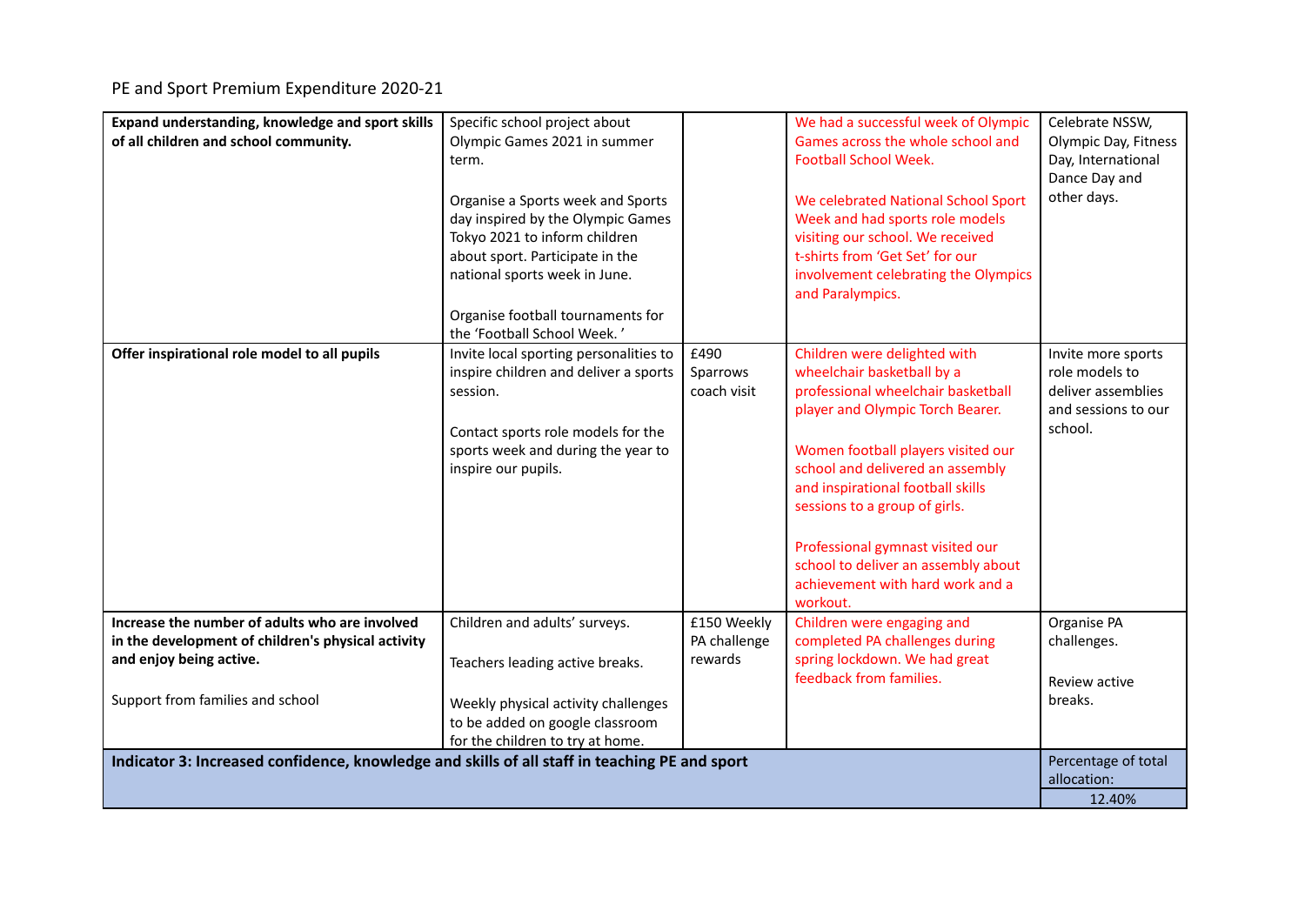| <b>INTENT</b>                                   | <b>IMPLEMENTATION</b>                 |               | <b>IMPACT</b>                       | £3033                |
|-------------------------------------------------|---------------------------------------|---------------|-------------------------------------|----------------------|
| What you want the pupils to know and be able to | Your actions to achieve are linked    | Funding       | Evidence of impact: what do pupils  | Sustainability and   |
| do and about what they need to learn and to     | to your intentions:                   | allocated:    | now know and what can they now      | suggested next       |
| consolidate through practice:                   |                                       |               | do? What has changed?               | steps:               |
| All children have high quality PE lessons by    | Support staff INSET training.         | £504 Arsenal  | Children experience two hours of PE | Upskills more        |
| improving teacher subject knowledge and quality |                                       | upskilling    | a week. The quality of PE is higher | teachers.            |
| of teaching.                                    | Upskills class teachers by PE         | programme     | and some teachers feel more         |                      |
|                                                 | lessons observations and new CPD      |               | confident at delivering PE.         | Sports coach to      |
|                                                 | opportunities.                        | £1214 Sports  |                                     | keep attending       |
|                                                 |                                       | coach courses | We are using a holistic approach    | training and PE lead |
|                                                 | Sports coach and a class teacher      | (EYFS, Hula   | during PE lessons and we are aiming | meetings for own     |
|                                                 | attend dance CPD with The Place.      | hooping and   | to move to a less specific sport    | improvement.         |
|                                                 |                                       | Level 5 PE    | related PE curriculum.              |                      |
|                                                 | Sports coach to attend training       | specialism)   |                                     | Review curriculum    |
|                                                 | courses.                              |               | The recovery plan allowed us to     | maps and structure   |
|                                                 |                                       | £195 Sports   | successfully offer high quality PE  | of PE lessons.       |
|                                                 | PE Leader to attend PE lead           | Development   | focused on children's stage of      |                      |
|                                                 | meetings.                             |               | learning and needs.                 |                      |
|                                                 |                                       |               |                                     |                      |
|                                                 | Recovery plan to clearly establish    |               |                                     |                      |
|                                                 | baseline                              |               |                                     |                      |
| Lessons which provide clear progression and     | Provide a quality resource base for   | £120          | Children access planned PE lessons  | Update curriculum    |
| challenge through a unit. Teaching transferable | teachers to use to plan from.         | Dodgeball     | and a reviewed PE curriculum.       | overview and         |
| skills and building an enjoyment of different   |                                       | resources     |                                     | progression map.     |
| sports.                                         | Keep up to date PE planning folder    |               | Children experienced a variety of   |                      |
|                                                 | in the sharing network area.          | 1000          | different sports such as quidditch, | Establish a          |
|                                                 |                                       |               | tchoukball, archery, etc.           | curriculum based on  |
|                                                 |                                       | Equipment     |                                     | the children's       |
|                                                 | Update PE Curriculum overview         |               |                                     | holistic             |
|                                                 | progression and adapt it to new       |               |                                     | development.         |
|                                                 | circumstances.                        |               |                                     |                      |
|                                                 |                                       |               |                                     |                      |
|                                                 | Keep building an enjoyment of         |               |                                     | Partnership with     |
|                                                 | different sports through allowing     |               |                                     | Beyond the           |
|                                                 | children to access a variety of sport |               |                                     | physical.            |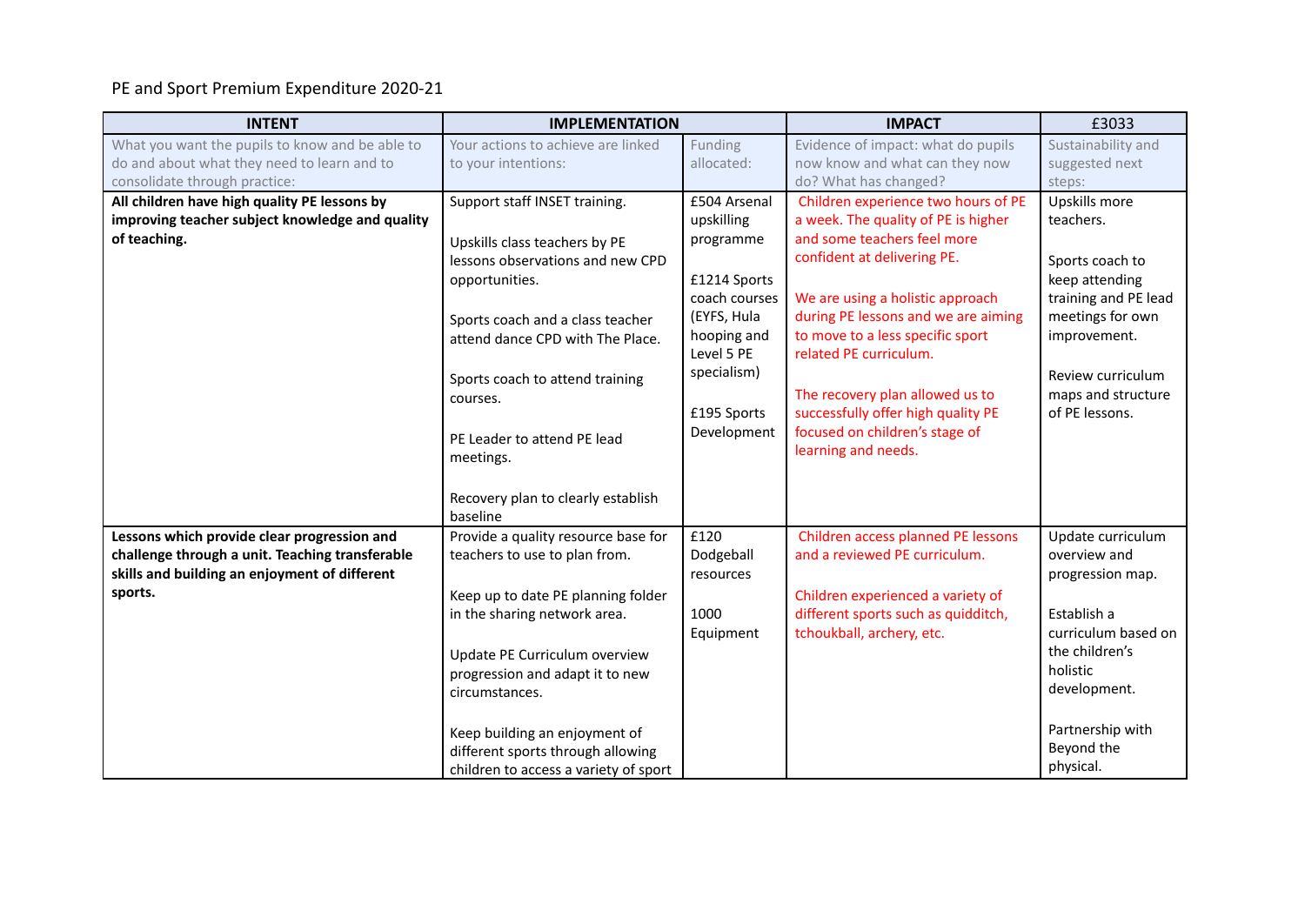|                                                                                                                                                  | opportunities during lessons, clubs<br>and playtime.                                                                                                                                                                                                                                                                                                                                                                             |                       |                                                                                                                                                                                                                                                                                                                     |                                                                                                                                                                                    |
|--------------------------------------------------------------------------------------------------------------------------------------------------|----------------------------------------------------------------------------------------------------------------------------------------------------------------------------------------------------------------------------------------------------------------------------------------------------------------------------------------------------------------------------------------------------------------------------------|-----------------------|---------------------------------------------------------------------------------------------------------------------------------------------------------------------------------------------------------------------------------------------------------------------------------------------------------------------|------------------------------------------------------------------------------------------------------------------------------------------------------------------------------------|
| Update assessment in PE so children know what it<br>is expected from them, where they are and how<br>to get there.                               | Update PE assessment for all year<br>groups to help track pupils who are<br>reaching expected national<br>curriculum standards in PE.<br>Provide training to all staff<br>regarding the PE assessment<br>system that PE specialist and<br>teachers will use to track pupil's<br>achievements and attainment.<br>Use of a whiteboard and resources<br>in the pitch to highlight the LO and<br>success criteria of each PE lesson. | None                  | Children know what they are<br>learning, how they will learn and how<br>to get there. After a survey, we<br>noticed we needed to improve the<br>way we tell them how to get there as<br>some children were unsure.<br>Using the whiteboard to explain the<br>LO and success criteria has made a<br>huge difference. | Develop an<br>assessment and<br>share with all<br>teachers.<br>Investigate<br>assessment in PE.<br>Incorporate<br>self-assessment in<br>all PE lessons and<br>time for reflection. |
|                                                                                                                                                  |                                                                                                                                                                                                                                                                                                                                                                                                                                  |                       |                                                                                                                                                                                                                                                                                                                     |                                                                                                                                                                                    |
| Indicator 4: Broader experience of a range of sports and activities offered to all pupils                                                        |                                                                                                                                                                                                                                                                                                                                                                                                                                  |                       |                                                                                                                                                                                                                                                                                                                     | Percentage of total<br>allocation:                                                                                                                                                 |
|                                                                                                                                                  | <b>IMPLEMENTATION</b>                                                                                                                                                                                                                                                                                                                                                                                                            |                       |                                                                                                                                                                                                                                                                                                                     | 23.30%                                                                                                                                                                             |
| <b>INTENT</b><br>What you want the pupils to know and be able to<br>do and about what they need to learn and to<br>consolidate through practice: | Your actions to achieve are linked<br>to your intentions:                                                                                                                                                                                                                                                                                                                                                                        | Funding<br>allocated: | <b>IMPACT</b><br>Evidence of impact: what do pupils<br>now know and what can they now<br>do? What has changed?                                                                                                                                                                                                      | £5705<br>Sustainability and<br>suggested next<br>steps:                                                                                                                            |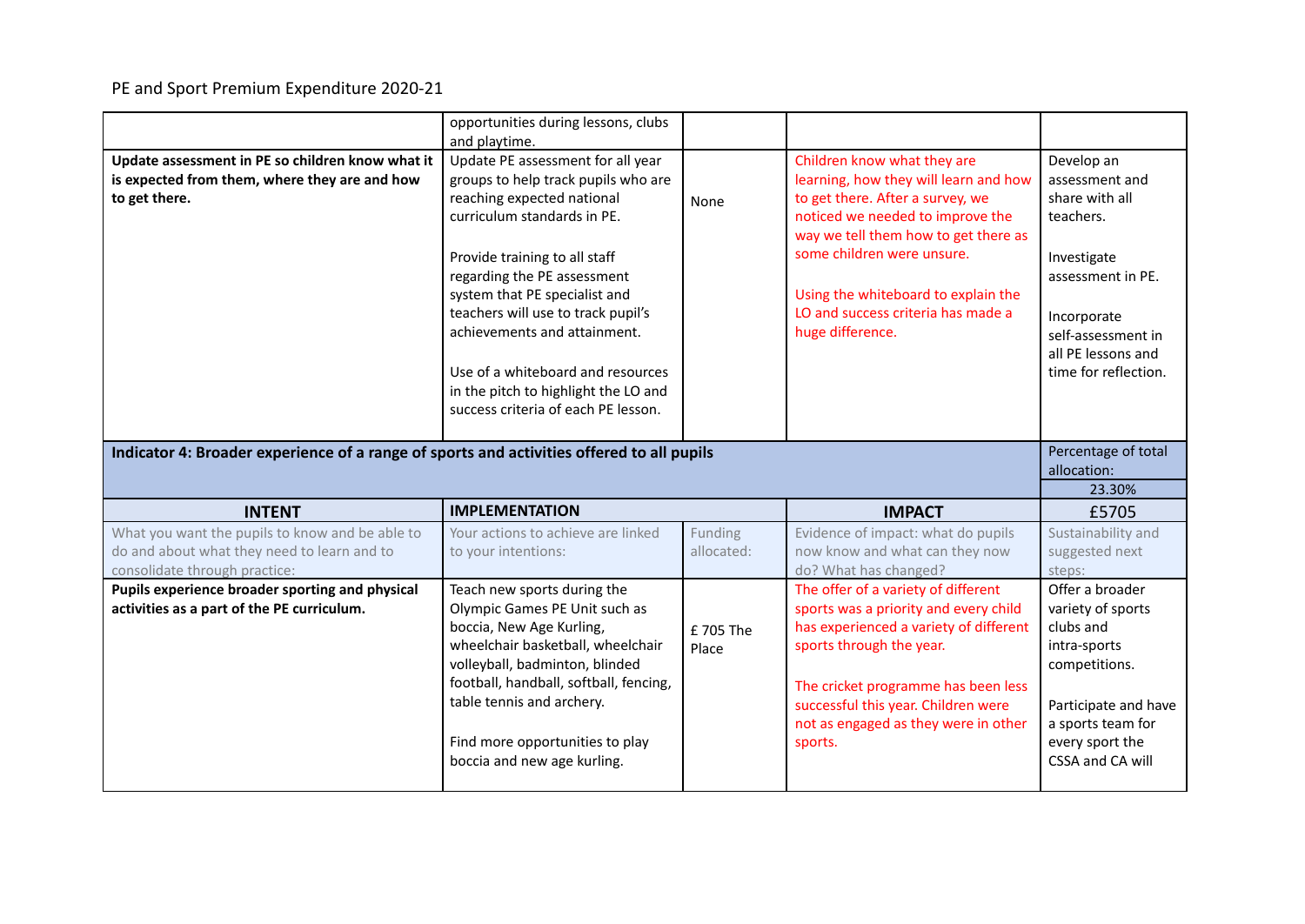| Review how they<br>could play other |
|-------------------------------------|
|                                     |
|                                     |
|                                     |
|                                     |
|                                     |
|                                     |
|                                     |
|                                     |
|                                     |
|                                     |
|                                     |
|                                     |
|                                     |
| Take part in the                    |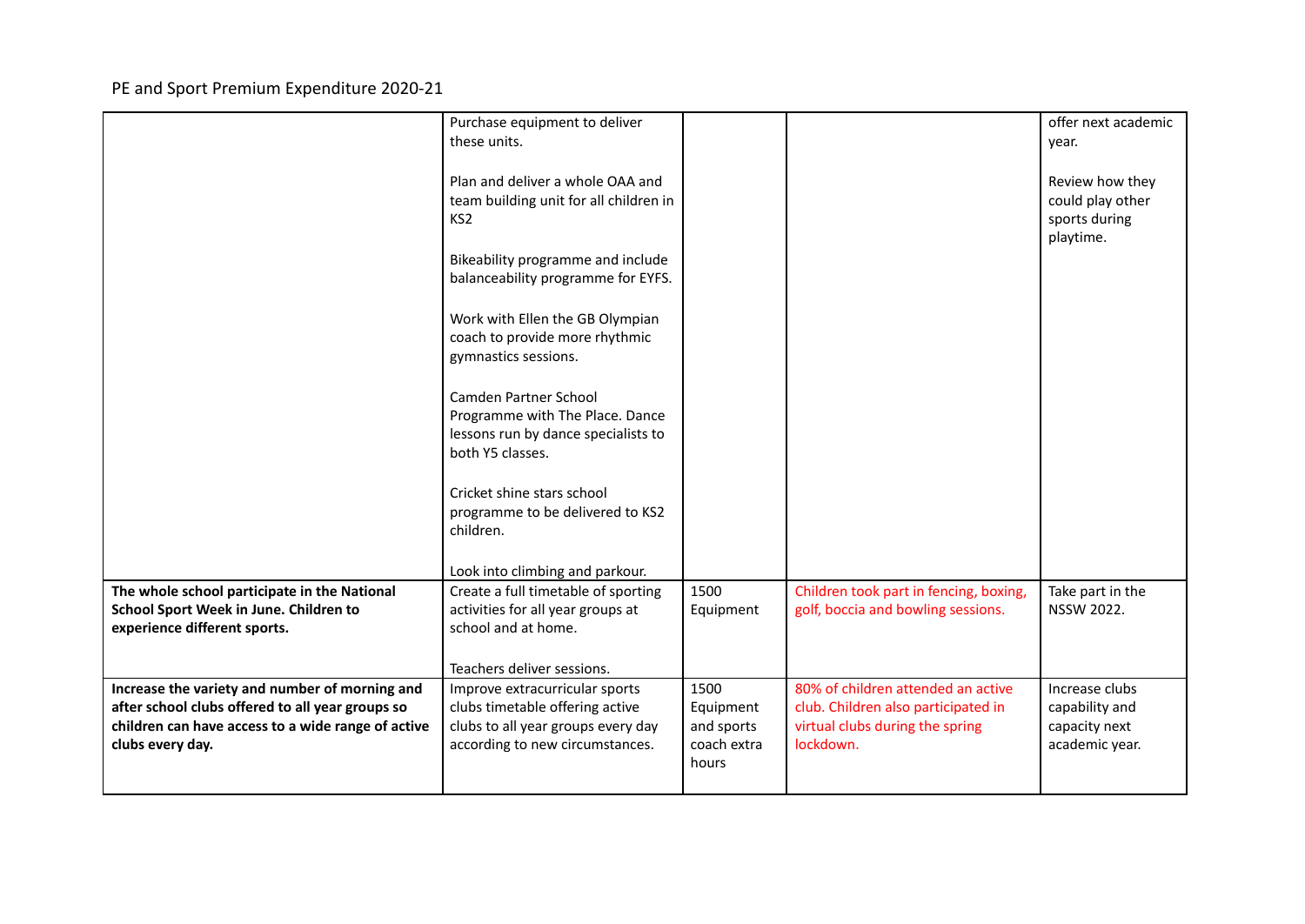| Provide more opportunities to children in their<br>bubbles to take part in sport and physical activity<br>during break time and lunchtime.              | Use school-based sports coach to<br>deliver most of these clubs.<br>Review equipment for the clubs.<br>Establish a reward system for<br>classes who look after equipment<br>to make sure children don't lose it.<br>Clear expectations at lunchtime<br>regarding equipment.<br>Keep the class bag system, audit<br>equipment and replace damage<br>equipment when needed.<br>Playground training for support<br>staff | 2000<br>Equipment       | Classes received extra equipment if<br>they looked after their playtime<br>equipment bag. We had a lot of lost<br>equipment.<br>We shared bubble games during<br>active assembly so other bubbles<br>could be inspired by other children. | Review areas in the<br>playground and<br>equipment for next<br>year.<br>Maximise use of<br>pitch and<br>playground. |
|---------------------------------------------------------------------------------------------------------------------------------------------------------|-----------------------------------------------------------------------------------------------------------------------------------------------------------------------------------------------------------------------------------------------------------------------------------------------------------------------------------------------------------------------------------------------------------------------|-------------------------|-------------------------------------------------------------------------------------------------------------------------------------------------------------------------------------------------------------------------------------------|---------------------------------------------------------------------------------------------------------------------|
|                                                                                                                                                         | Share games bubbles play with<br>other bubbles.                                                                                                                                                                                                                                                                                                                                                                       |                         |                                                                                                                                                                                                                                           |                                                                                                                     |
| Percentage of total<br>Indicator 5: Increased participation in competitive sport<br>allocation:                                                         |                                                                                                                                                                                                                                                                                                                                                                                                                       |                         |                                                                                                                                                                                                                                           |                                                                                                                     |
| <b>INTENT</b>                                                                                                                                           | <b>IMPLEMENTATION</b>                                                                                                                                                                                                                                                                                                                                                                                                 |                         | <b>IMPACT</b>                                                                                                                                                                                                                             | 5.40%<br>£1321.27                                                                                                   |
| What you want the pupils to know and be able to<br>do and about what they need to learn and to<br>consolidate through practice:                         | Your actions to achieve are linked<br>to your intentions:                                                                                                                                                                                                                                                                                                                                                             | Funding<br>allocated:   | Evidence of impact: what do pupils<br>now know and what can they now<br>do? What has changed?                                                                                                                                             | Sustainability and<br>suggested next<br>steps:                                                                      |
| 100% KS2 Pupils to represent the school at least<br>in a sporting activity this year (School Games,<br>tournaments, festivals or sport for all events). | Ensure all children in KS2<br>participate in a sport event during<br>the year by joining the CAS and<br>CSSA and other sport competitions<br>and festivals we took part previous                                                                                                                                                                                                                                      | £1050 CAS<br>Membership | We successfully took part in virtual<br>sports events and festivals. There was<br>a high demand of participants for<br>events.<br>We didn't take part in the full CSSA<br>and CAS sports calendar due to                                  | Participate in all<br>CSSA and CAS sports<br>events.<br>Organise trial<br>sessions for teams<br>and training        |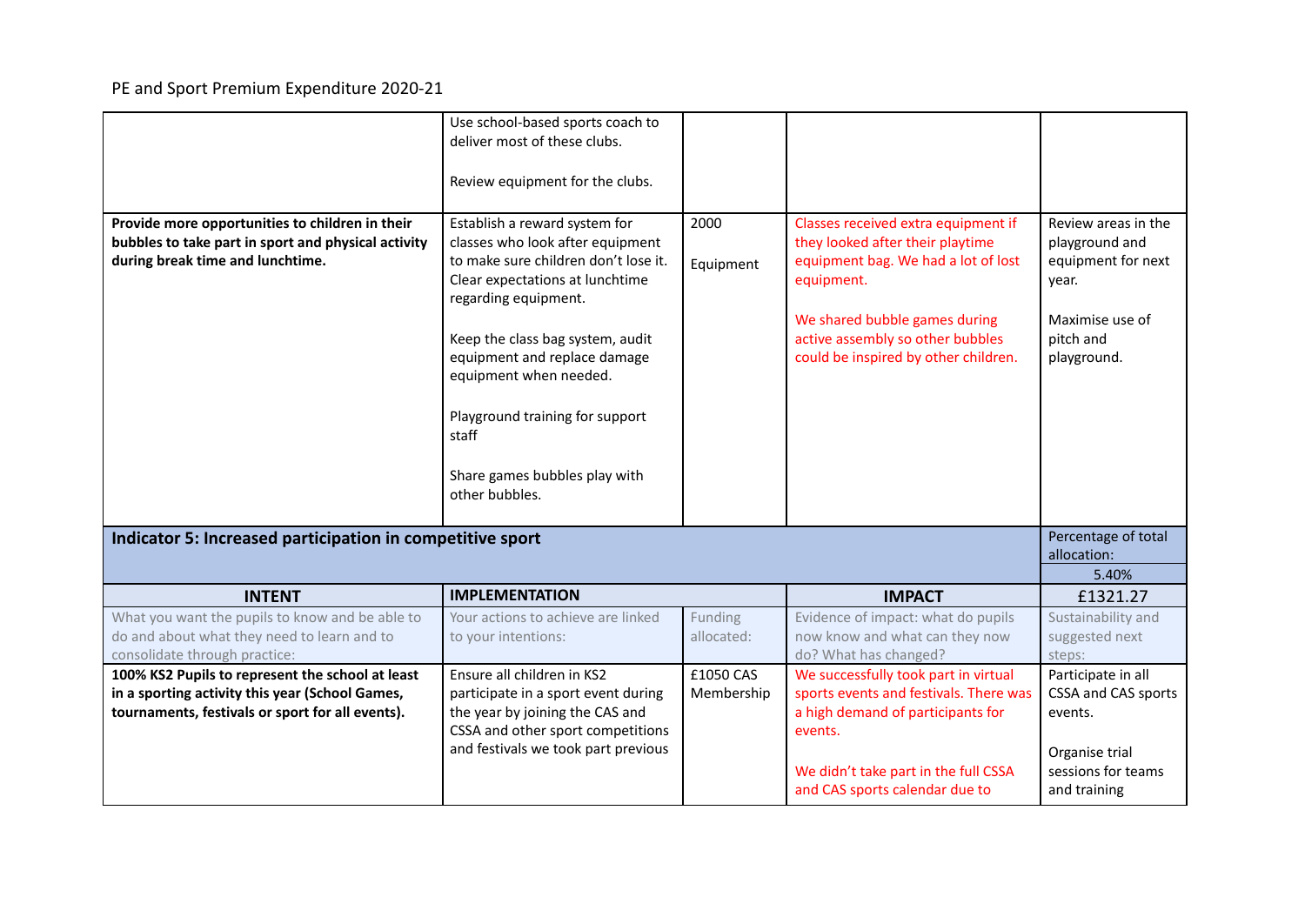| year and expand the sport                | COVID-19 but we took part in all the | sessions before     |
|------------------------------------------|--------------------------------------|---------------------|
| competition opportunities.               | tournaments and festivals they       | tournaments.        |
|                                          | organised.                           |                     |
| Participate in virtual competitions      |                                      | Ask children at the |
| organised by CSSA and CAS.               | Y3 were invited to take part in a    | beginning of each   |
|                                          | multi-sport session at Talacre.      | term about their    |
| Participate in School Games, sport       |                                      | interest in         |
| for all events, inclusive events and     | We organised friendly games every    | participating in    |
| festivals organised by Camden.           | Thursday during the summer term.     | sports events.      |
|                                          | We went to Gospel Oak Primary        |                     |
| Attend other competitions run by         | School to play football, basketball  | Keep links with     |
| other sports organisations such as       | and dodgeball.                       | Bloomsbury and      |
| dodgeball, cricket tournaments or        |                                      | Arsenal and take    |
| Arsenal football.                        | Y5-Y6 Girls Football team had        | part in tournaments |
|                                          | successful season winning 4 of the   | organised by them.  |
| Run sports clubs with training           | tournaments they entered,            |                     |
| sessions relating to the school          |                                      |                     |
| sport calendar in preparation for        |                                      |                     |
| sports events.                           |                                      |                     |
|                                          |                                      |                     |
| Taking pupils to appropriate events      |                                      |                     |
| to allow them to thrive, such as         |                                      |                     |
| sport for all or festivals for inactive, |                                      |                     |
| less active or low confidence            |                                      |                     |
| pupils. Find more inclusive              |                                      |                     |
| competitions for our least active        |                                      |                     |
| children to encourage them to take       |                                      |                     |
| part.                                    |                                      |                     |
|                                          |                                      |                     |
| Sports coach, another member of          |                                      |                     |
| staff and parents to accompany           |                                      |                     |
| pupils to events after school hours.     |                                      |                     |
|                                          |                                      |                     |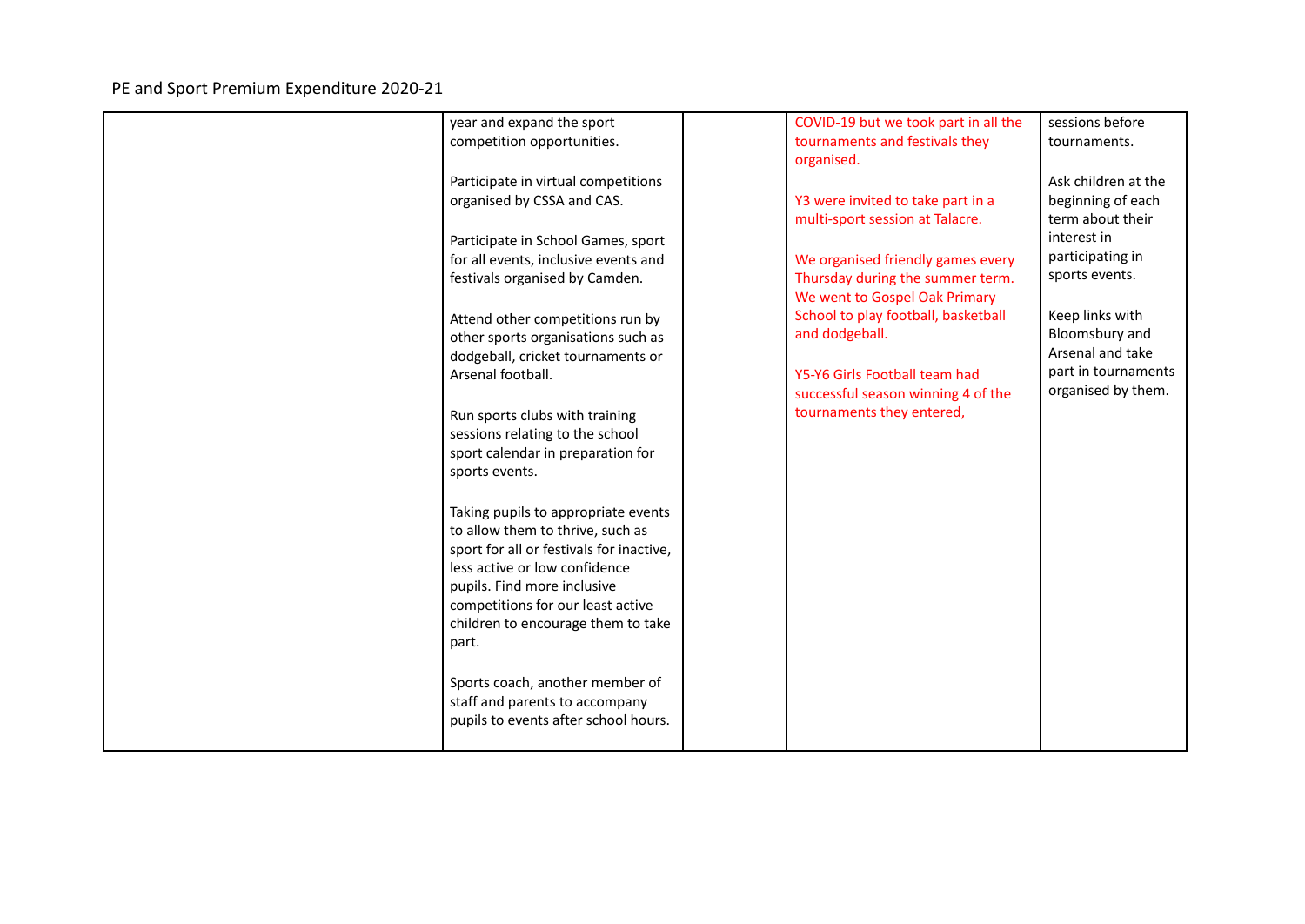|                                                                                                                 | Include pupils in the process of<br>selecting participants for any sport<br>events.<br>CB to work with the CSSA as an<br>active member and the SGO to<br>promote more competitive events<br>at all levels.<br>Share sports calendar with families<br>through the website and<br>newsletter.<br>Keep sharing all competition dates<br>and outcomes in social media,<br>school newsletter, sports news<br>video and letters to parents. Share<br>calendar on school website dates<br>to remember. |        |                                                                                                                                                                                                                                                                                                                                          |                                                                                                                  |
|-----------------------------------------------------------------------------------------------------------------|-------------------------------------------------------------------------------------------------------------------------------------------------------------------------------------------------------------------------------------------------------------------------------------------------------------------------------------------------------------------------------------------------------------------------------------------------------------------------------------------------|--------|------------------------------------------------------------------------------------------------------------------------------------------------------------------------------------------------------------------------------------------------------------------------------------------------------------------------------------------|------------------------------------------------------------------------------------------------------------------|
| Children participate in an intra multi-sports<br>competition programme at lunchtime, before or<br>after school. | Establish an intra multi-sports<br>competition programme at<br>lunchtime, before and/or after<br>school during the spring and<br>summer term.<br>Offer dodgeball league to KS2 and<br>extend the level competition<br>programme.<br>Medals to be awarded and results<br>to be announced during sports<br>assembly.                                                                                                                                                                              | Medals | Y5-Y6 participated in a multi-sport<br>league on Wednesday before school.<br>Engagement was excellent.<br>The whole school took part in a<br>football tournament with many<br>children receiving medals.<br>KS2 children participated in a<br>dodgeball tournament. After that<br>many children were interested in<br>playing dodgeball. | Increase our<br>intra-school<br>competition<br>provision.<br>Promote<br>participation during<br>active assembly. |